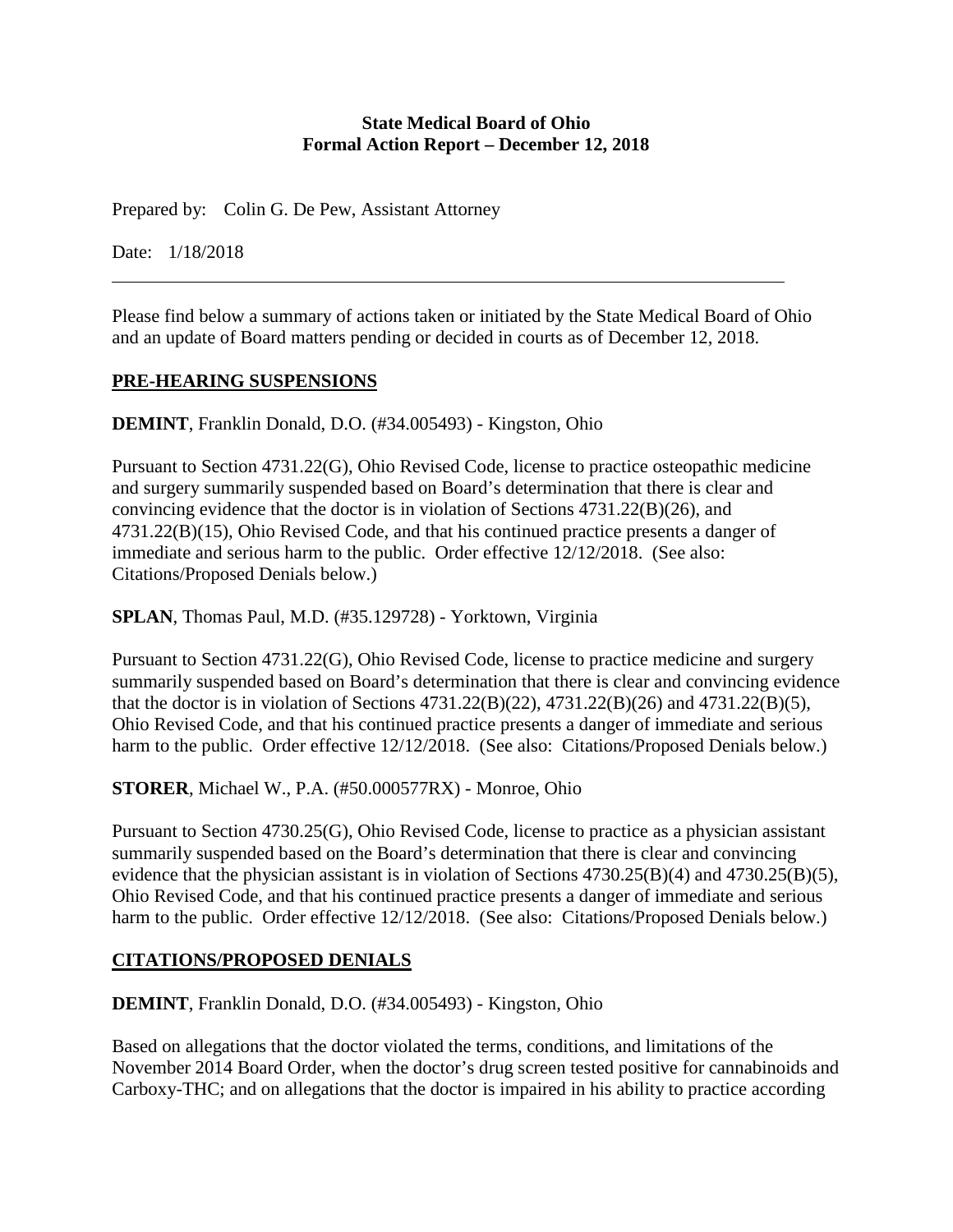to acceptable and prevailing standards of care because of habitual or excessive use or abuse of drugs, alcohol, or other substances that impair ability to practice. Notice of Summary Suspension and Opportunity for Hearing mailed 12/13/2018.

## **DJORDJEVIC**, Borko, M.D. (#35.100288) - Igalo, Montenegro

Based on prior action by the Medical Board of California which issued a September 2007 Stipulated Settlement and Disciplinary Order that revoked the doctor's license, with said revocation stayed, suspended the doctor for three months, and placed the doctor on seven years probation; also based on the prior action of the New Jersey State Board of Medical Examiners which issued a June 2008 Consent Order of Suspension, based on the California Board Order, and suspended the doctor's license for seven years; and also based on the prior action of the New York State Board for Professional Medical Conduct, which issued an August 2009 Consent Agreement and Order, that suspended the doctor's license for seven years. Notice of Opportunity for a Hearing mailed 12/13/2018.

**KALU**, Olivia, M.D., (Applicant) – Columbus, Ohio (NON-DISCIPLINARY)

Based on the doctor's submission of an application for a license to practice medicine and surgery, and based on allegations that the doctor has not been engaged in the active practice of medicine and surgery for more than two years. Notice of Opportunity for a Hearing mailed 12/14/2018.

**MALACHIN**, Scott Edward, L.M.T., (#33.009220) – Canfield, Ohio (NON -DISCIPLINARY)

Based on the massage therapist's submission of an application for the restoration of his license to practice massage therapy, and based on allegations that the massage therapist has not been engaged in the active practice of massage therapy for more than two years. Notice of Opportunity for a Hearing mailed 12/14/2018.

**SPLAN**, Thomas Paul, M.D. (#35.129728) - Yorktown, Virginia

Based on allegations that due to the doctor's relapse on alcohol, the doctor is impaired in his ability to practice according to acceptable and prevailing standards of care because of habitual or excessive use or abuse of drugs, alcohol, or other substances that impair ability to practice; also based on the prior action of the Kentucky Board of Medical Licensure which issued an Emergency Order of Suspension, that suspended the doctor's license when the doctor made false, fraudulent, deceptive, or misleading statements, and was subsequently terminated from a healthcare facility for exhibiting behavior of possible impairment at place of employment. Notice of Summary Suspension and Opportunity for Hearing mailed 12/13/2018.

**STORER**, Michael W., P.A. (#50.000577RX) - Monroe, Ohio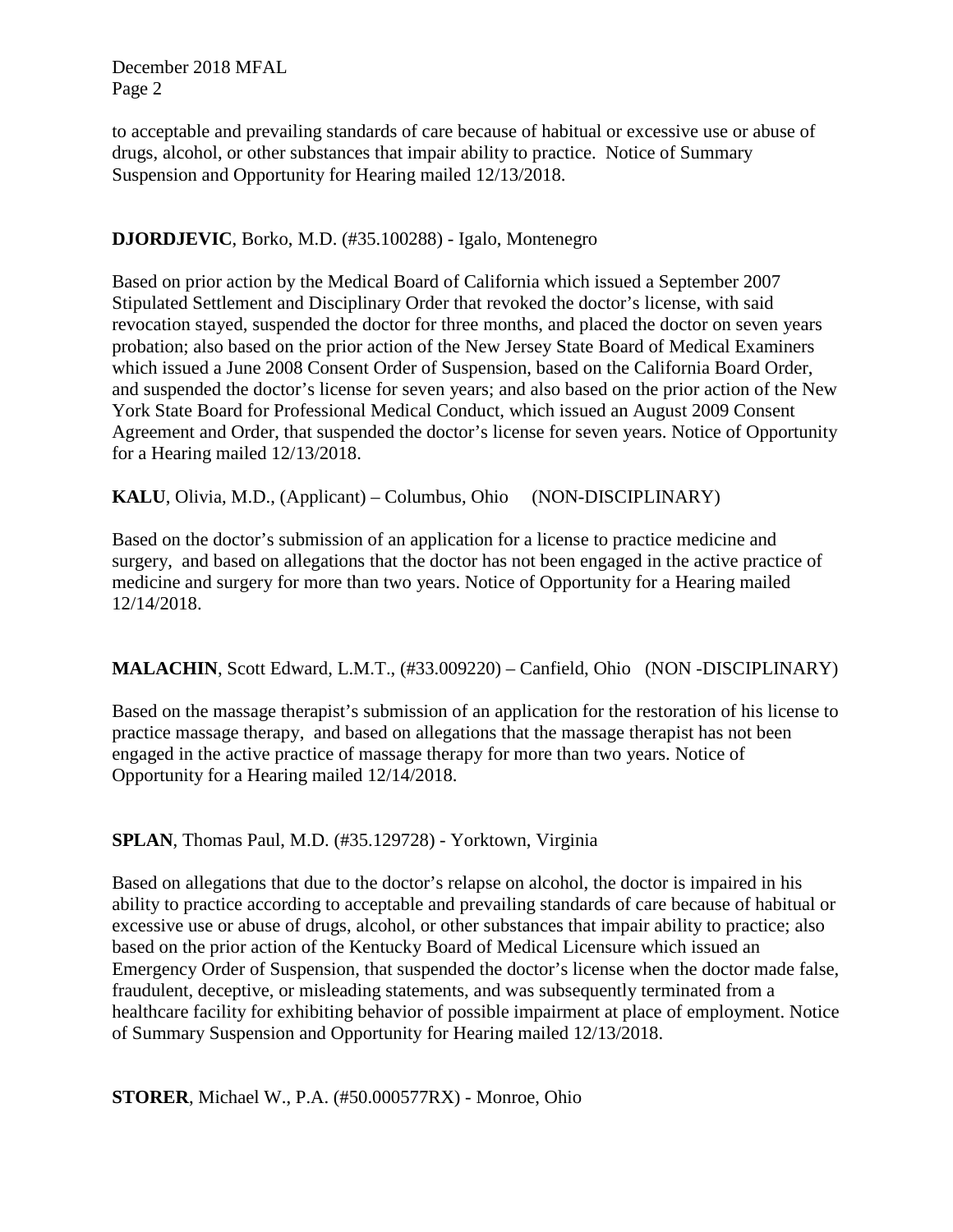Physician assistant notified of right to request a hearing on the question of whether his failure to submit to a 72-hour inpatient examination as ordered by the Board was due to circumstances beyond his control. Based on the legal presumption that the physician assistant's failure to submit to a 72-hour inpatient examination as ordered by the Board constitutes an admission that he is impaired in his ability to practice according to acceptable and prevailing standards of care because of habitual or excessive use or abuse of drugs, alcohol, or other substances that impair ability to practice. Opportunity for Hearing on Failure to Submit to an Examination and Notice of Summary Suspension Based Upon Presumption of an Admission of Impairment and Inability Practice mailed 12/13/2018.

### **ZAINO**, John, M.D. (#35.073638) - Columbus, Ohio

Based on allegations with respect to one specified patient, the doctor violated the Board's rules prohibiting sexual misconduct with patients; and on allegations that the doctor's conduct departed from or failed to conform to minimal standards of care of similar practitioners under the same or similar circumstances, whether or not actual injury to a patient is established. Notice of Opportunity for a Hearing mailed 12/13/2018.

# **ZOLLARS**, Laurel, M.D. (#35.080731) - Georgetown, Texas

Based on the prior action by the Maryland State Board of Physicians which issued an August 2018 Final Order of Revocation, based in part on the finding that the doctor provided false information on renewal application; and on the prior action by the Virginia Department of Health Professionals, which issued an October 2018 Mandatory Order of Suspension, based on the Virginia Order; and on a prior action by the Medical Board of California, which issued an October 2018 Suspension Order, also based on the Virginia Order. Notice of Opportunity for a Hearing mailed 12/13/2018.

# **FINAL ORDERS**

### **HALDEMAN**, Julie, L.M.T. (#33.009124) - Delaware, Ohio (NON-DISCIPLINARY)

Massage therapist's application for restoration of license to practice massage therapy granted, pending passage of the Massage and Bodywork Licensing Examination. Based on massage therapist having not practiced in at least two years prior to application for restoration of license. Order effective 12/13/2018. (Journal Entry – No hearing requested.)

**HAMILTON**, Denise Ann, M.D. (#35.120596) - Xenia, Ohio

License to practice medicine and surgery revoked, and subject to a one thousand dollar  $(1,000.00)$  fine. Based on the finding that the doctor violated the terms of a 12/12/2017 Board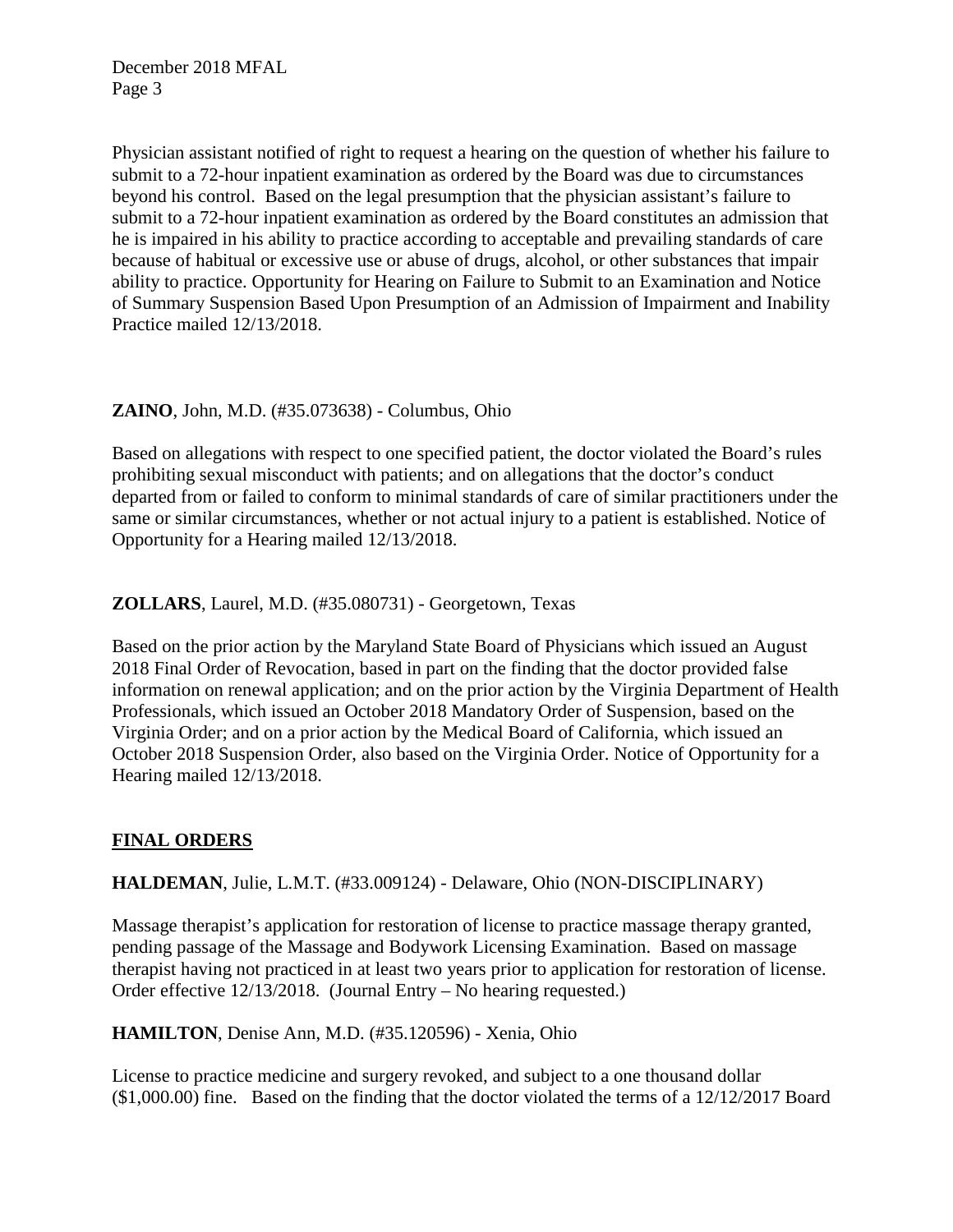Order, when she failed to enter into the necessary financial and/or contractual arrangements with a Board approved testing facility, and on the finding that she failed to submit random toxicology screenings; and that her acts, conduct, and or omissions individually or collectively, constitute a violation of the conditions of limitation placed by the Board upon a license or certificate to practice. Order effective 12/13/2018.

## **PARKER**, Ronnie Christopher, D.O. (#34.012528) - Pikeville, Kentucky

License to practice osteopath medicine and surgery is revoked. Based on the finding that the doctor's failure to submit to a 72-hour inpatient examination as ordered by the Board was not due to circumstances beyond his control; and that the doctor is impaired in his ability to practice according to acceptable and prevailing standards of care because of habitual or excessive use or abuse of drugs, alcohol, or other substances that impair ability to practice. Order effective 12/13/2018. (Journal Entry – No hearing requested.)

### **PROMMERSBERGER**, James Edwin, D.P.M. (#36.002619) - Boardman, Ohio

Doctor's license to practice podiatric medicine and surgery subject to probationary terms, conditions and limitations until released from the terms of the West Virginia Consent Order, or for a period of one year, whichever is longer; a three thousand dollar (\$3,000.00) fine to be paid within ninety days; and a prescribing limitation prohibiting the doctor from prescribing any controlled substance medication which are classified as benzodiazepines, and a prescribing limitation against prescribing opiate based narcotics, except up to a fourteen day supply for the treatment of acute pain or post-operative pain. Based on the prior action of the West Virginia Board of Medicine, with whom the doctor entered a Consent Agreement, which prohibited the doctor from prescribing benzodiazepines and limited his ability to prescribe opiates. Order effective 1/2/2019.

#### **YURICH**, Joseph Froilan, M.D. (#35.092679) - Youngstown, Ohio

Commencing on the thirty-first day following the effective date of the Order, license to practice medicine and surgery is suspended for an indefinite period of time, but not less than one year; and subject to conditions for reinstatement or restoration. Based on the doctor's conviction in the Mahoning County Court of Common Pleas, Mahoning County Ohio, to Failure to Stop After Accident, a fifth degree Misdemeanor. Order effective 1/2/2019.

### **CONSENT AGREEMENTS**

**ANJUM**, Muhammad Waseem, M.D. (Applicant) - Germantown, Maryland

Certificate to practice medicine and surgery granted, and subject to general probationary terms, conditions and limitations for at least two years. Based on the doctor's admission that in April of 2017 he applied for a license to practice medicine and surgery; that the Massachusetts Board of Registration in Medicine issued a 2013 Order of Final Denial, denying Dr. Anjum's application,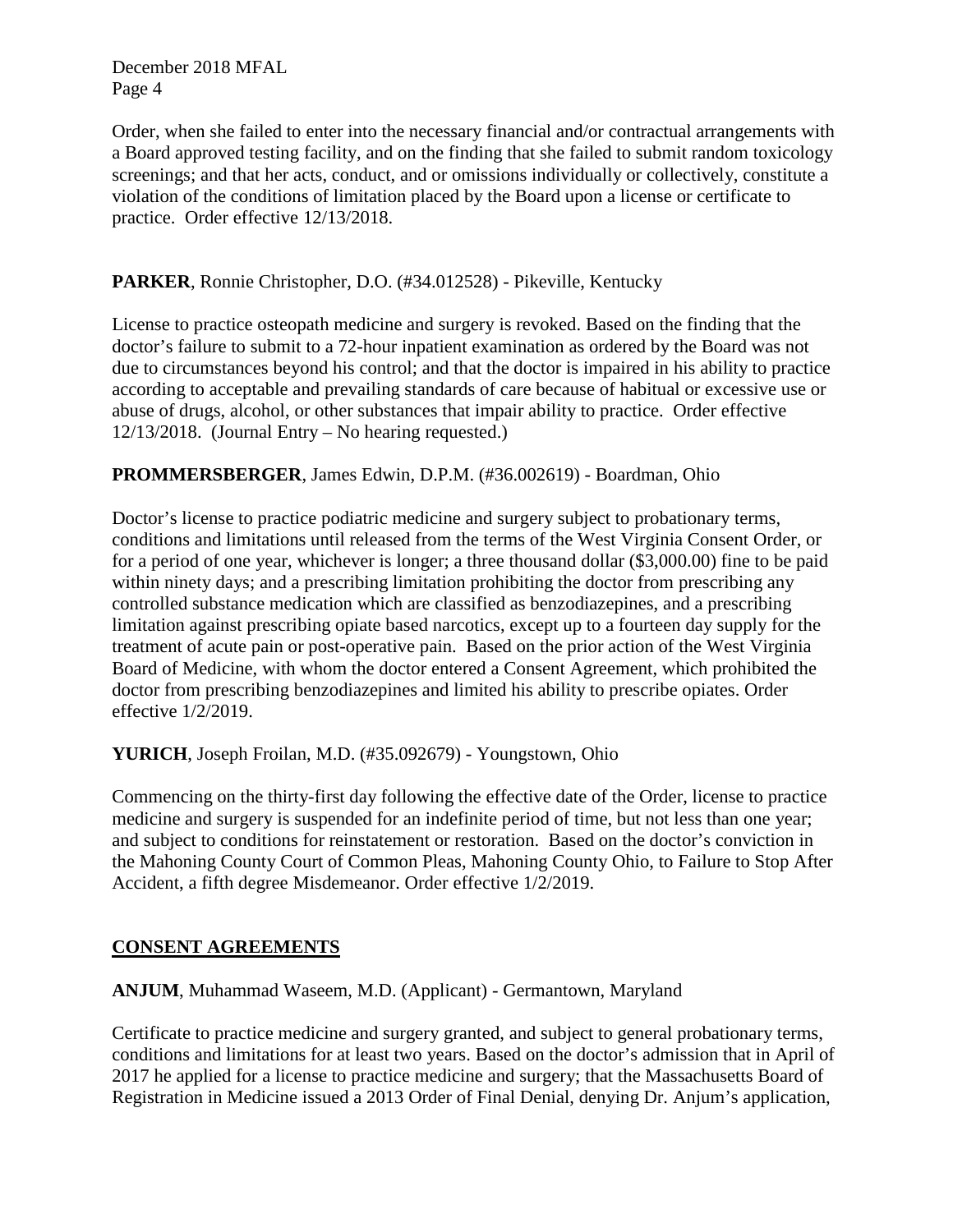based in part on the grounds that the doctor had inadequate/substandard medical skills; that he suffered from poorly treated obstructive sleep apnea; that following the 2013 denial he received additional education, knowledge and training. Agreement effective 12/12/2018.

### **BOVIA**, Angela Dawn, R.C.P. (#RCP.10166) - Lexington, Ohio

License to practice respiratory care indefinitely suspended, but not less than ninety days; subject to general probationary requirements, and conditions for reinstatement including entering into a subsequent consent agreement. Based on the respiratory care professional's admission that she received treatment for initial impairment due to chemical dependency; that she was diagnosed with Major Depression, and Generalized Anxiety Disorder, and currently sees a psychiatrist for medication management; and that following treatment, she was convicted of an OVI due to a relapse on alcohol in January 2015. Agreement effective 12/12/2018.

### **GUPTA**, Pankaj, M.D. (#35.099606) - Cleveland, Ohio

License to practice medicine and surgery indefinitely suspended, but not less than one hundred eighty days, starting on February 1, 2019. Subject to general probationary requirements, and conditions for reinstatement including entering into a subsequent consent agreement. Based on the doctor's admission that he engaged in sexual conduct with respect to one specified patient, the doctor's conduct individually or collectively constituted a departure from or failure to conform to minimal standards of care of similar practitioners under the same or similar circumstance in violation of Rule 4731-26-02, Ohio Administrative Code, prohibiting sexual misconduct. Agreement effective 12/12/2018.

### **HANOVER**, Kenneth M., M.D. (#35.083567) - Lima, Ohio

License to practice medicine and surgery reinstated, and subject to probationary terms, conditions and limitations for a minimum of five years. Based on doctor having completed all requirements for reinstatement of license pursuant to the terms of a 09/12/2018 consent agreement. Agreement effective 12/12/2018.

#### **SWICK**, Shawn M., M.D. (#35.085333) - Wilmington, Ohio

License to practice medicine and surgery indefinitely suspended, but not less than one hundred eighty days, subject to general probationary terms, and conditions for reinstatement, including entering into a subsequent consent agreement. Based on the doctor's admission that in October 2018, he was ordered to undergo a Board ordered examination; that following the examination, he entered a residential treatment program for Opiate Use Disorder; and that over the course of five years he had written prescriptions for patients and family members which were for his personal use. Agreement effective 12/12/2018.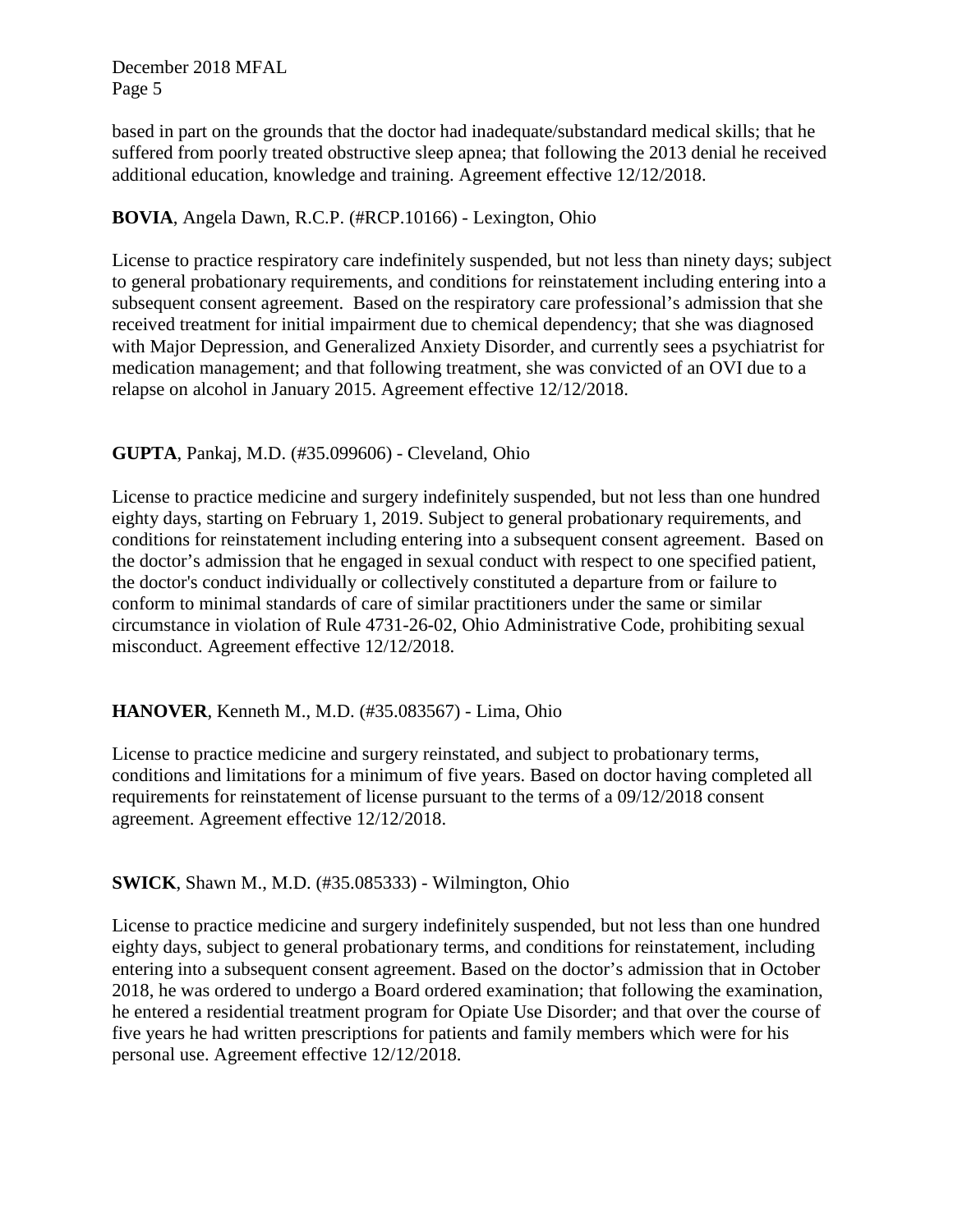**WAXMAN**, Howard Mitchell, D.P.M. (#36.002098) - Willoughby Hills, Ohio

License to practice podiatric surgery and medicine reprimanded, and suspended for a definite period of fifteen days; and subject to general probationary requirements. Based on the doctor's admission that in March 2015 he performed a procedure on a patient that developed into an infection; and that he subsequently accessed the patient's medical records with the intention of altering the record by adding aftercare instructions. Agreement effective 12/12/2018.

## **VOLUNTARY PERMANENT SURRENDERS, RETIREMENTS, REVOCATIONS, WITHDRAWALS**

**ALLEX**, Norma Marie, R.C.P. (#RCP.4270) - Dayton, Ohio

Voluntary Permanent Retirement of license to practice respiratory care authorized by respiratory care professional in lieu of formal disciplinary proceedings pursuant to Section 4761.09(A)(14), Ohio Revised Code. Effective 12/12/2018.

**DENNIS**, Linda Jean, M.D. (#35.061450) - Columbus, Ohio

Voluntary permanent surrender of license to practice medicine and surgery authorized by doctor in lieu of continuing compliance with the terms of the 2/14/2018 Consent Agreement. Effective 12/12/2018.

**HEWITT**, Ronald Glen, L.M.T. (#33.022498) - Moraine, Ohio

Voluntary permanent surrender of license to practice massage therapy authorized by massage therapist in lieu of formal disciplinary proceedings pursuant to Section 4731.22(B)(9), Ohio Revised Code. Effective 12/12/2018.

**MARTZ**, Catherine Ann, L.M.T. (Applicant) - Brunswick, Ohio

Permanent withdrawal of application authorized by massage therapist in lieu of formal disciplinary proceedings pursuant to Section 4731.22(B)(22). Effective 12/12/2018.

**NICKELS**, John H., M.D. (#35.051581) - Highland Heights, Ohio

Permanent revocation of license to practice medicine and surgery authorized by doctor in lieu of further formal disciplinary proceedings pursuant to Section 4731.22(B)(9), Ohio Revised Code. Effective 12/12/2018.

# **PROBATIONARY REQUESTS AND MODIFICATIONS**

**CARVER**, Joseph C., M.D. (#35.129943) - Dublin, Ohio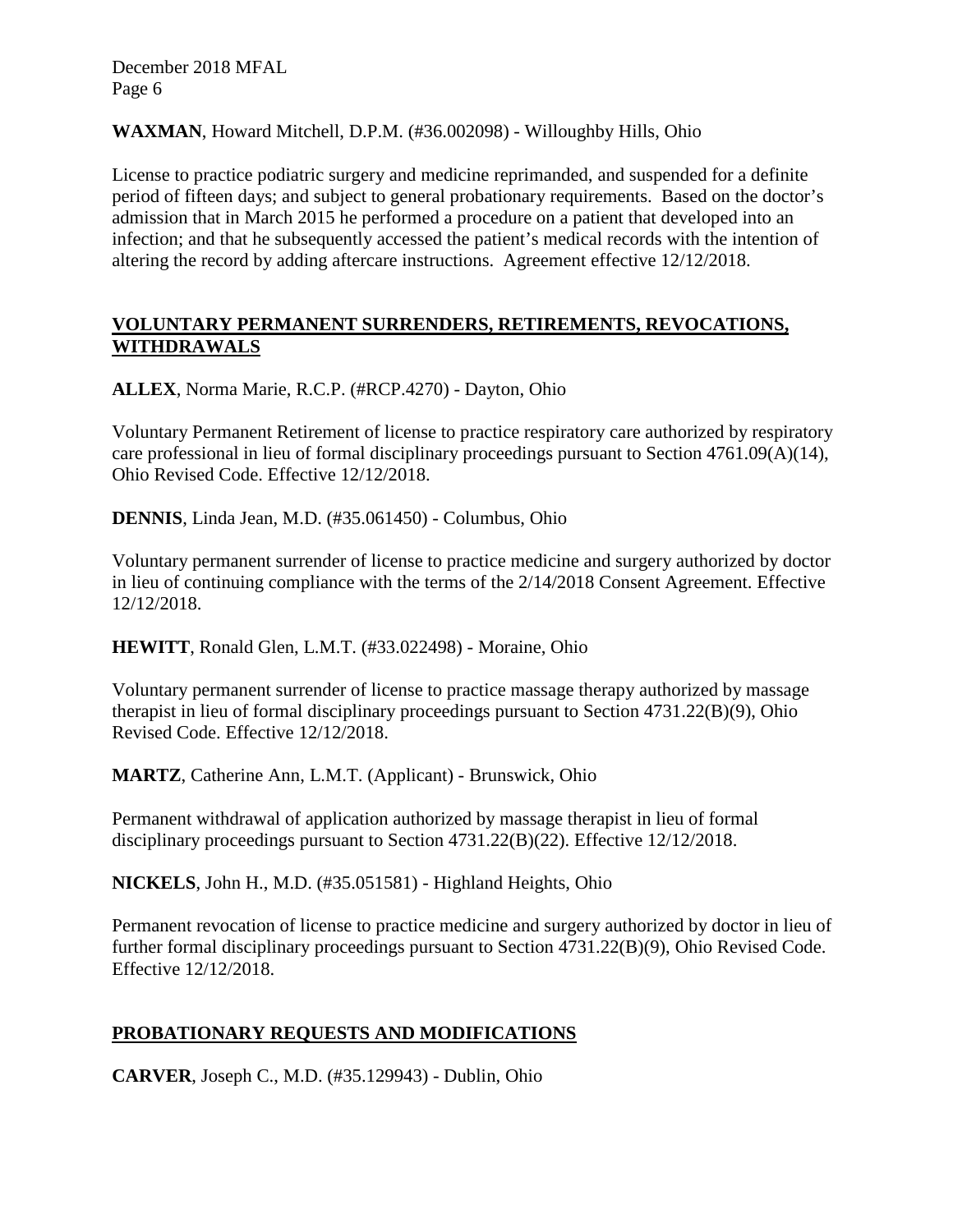Doctor's request for approval of submitted practice plan modification, granted by vote of the Board on 12/12/2018.

**CORFMAN**, Cari R., M.T. (#33.015636) - Sycamore, Ohio

Massage therapist's request for approval of ethics courses, granted by vote of the Board on 12/12/2018.

**HORVATH**, Kevin A., M.D. (#35.051737) - Vandalia, Ohio

Doctor's request for approval of controlled substance prescribing course, and medical records course, granted by vote of the Board on 12/12/2018.

**JARRETT**, Craig M., M.D. (#57.246500) - University Heights, Ohio

Doctor's request for approval of professional ethics courses, granted by vote of the Board on 12/12/2018.

**MACATOL**, Michael C., M.D. (#35.095993) - Columbus, Ohio

Doctor's request for approval of new monitoring physician, granted by vote of the Board on 12/12/2018.

**PARROTT**, Cassandra R., D.O. (#58.029892) - Cleveland Heights, Ohio

Doctor's request for approval of reduction in drug and alcohol rehabilitation meeting attendance from three per week to two per week with a minimum of ten per month; and approval of request to reduce personal appearances from every three months to every six months, granted by vote of the Board on 12/12/2018.

**ROSS**, John A., M.D. (#35.064459) - Fostoria, Ohio

Doctor's request for release from the terms of the 12/9/2015 Consent Agreement, granted by vote of the Board on 12/12/2018.

**TATRO**, Michael Todd, M.D. (#35.081291) - Lower Salem, Ohio

Doctor's request for approval to discontinue the drug log and chart review requirements, granted by vote of the Board on 12/12/2018.

**WHITE**, Christopher R., M.D. (#35.074150) - Lewiston, New York

Doctor's request for reduction in personal appearances from every three months to every six months, granted by vote of the Board on 12/12/2018.